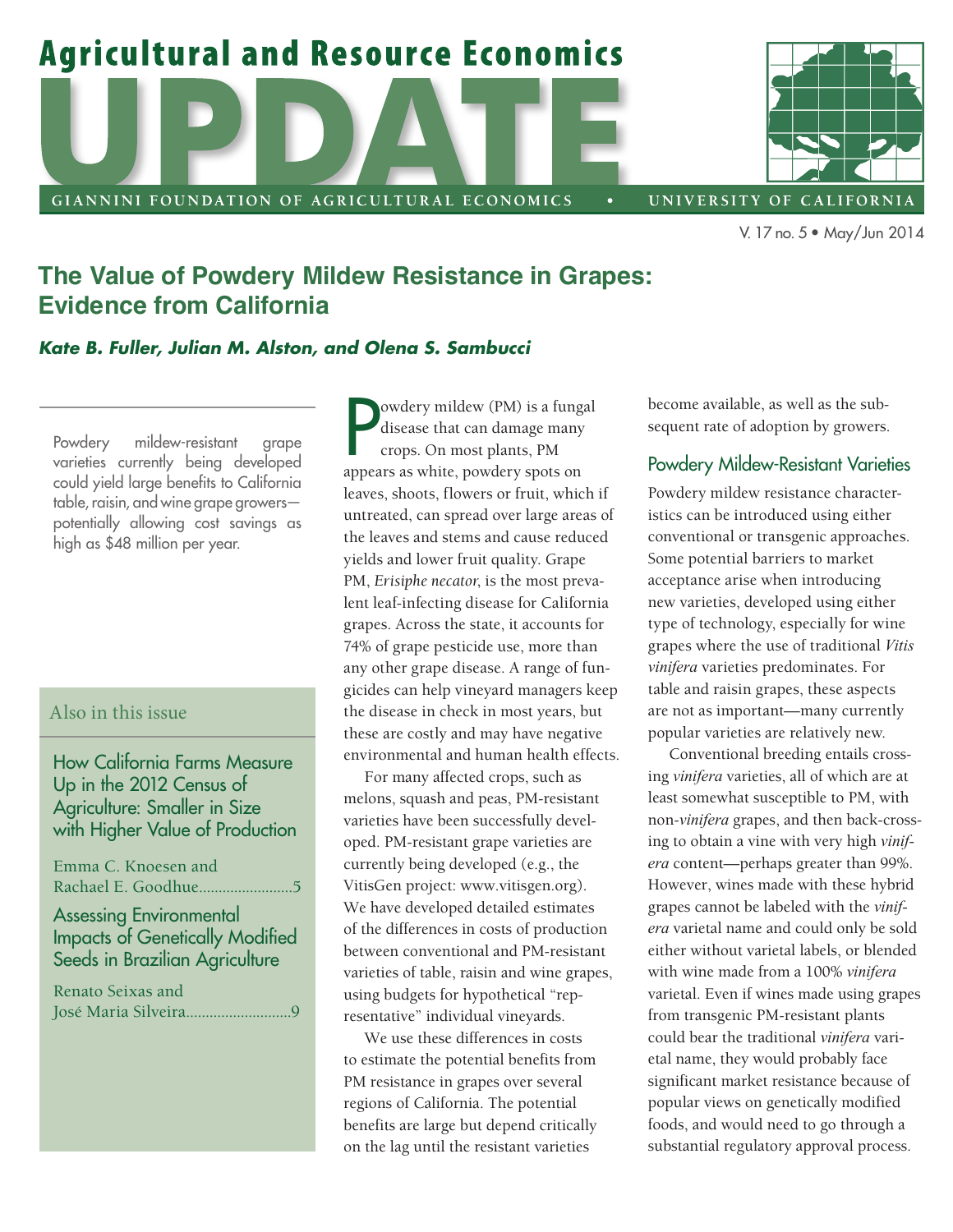| Table 1. Powdery Mildew Costs |               |                                      |                                          |       |  |  |  |
|-------------------------------|---------------|--------------------------------------|------------------------------------------|-------|--|--|--|
|                               | Annual        | Costs Attributed to PM as a Share of |                                          |       |  |  |  |
|                               | <b>PM</b>     | Cultural<br>Cash                     |                                          | Total |  |  |  |
|                               | Cost          | Costs                                | Costs                                    | Costs |  |  |  |
|                               | $\frac{1}{2}$ |                                      | ------------------percent--------------- |       |  |  |  |
| <b>Raisin Grapes</b>          |               |                                      |                                          |       |  |  |  |
| Continuous Tray               | 222           | 8.7                                  | 4.6                                      | 3.4   |  |  |  |
| Tray                          | 222           | 12.4                                 | 6.9                                      | 4.5   |  |  |  |
| DOV Open Gable                | 222           | 16.3                                 | 8.4                                      | 4.6   |  |  |  |
| DOV Overhead Trellis          | 222           | 16.3                                 | 8.3                                      | 4.6   |  |  |  |
| <b>Wine Grapes</b>            |               |                                      |                                          |       |  |  |  |
| Central Coast Chardonnay      | 369           | 19.6                                 | 12.4                                     | 7.7   |  |  |  |
| <b>Table Grapes</b>           |               |                                      |                                          |       |  |  |  |
| Crimson Seedless              | 329           | 8.9                                  | 2.4                                      | 2.1   |  |  |  |

In the table grape and raisin markets, traditional varietal names are not as important, but the potential for market acceptance of transgenic varieties remains uncertain. As with conventionally bred PM-resistant vines, transgenic PM-resistant vines might attract a premium from some buyers because they will require much less pesticide.

### Measures of Costs and Benefits

The introduction and adoption of PMresistant grapevines will reduce the use of chemical treatments to mitigate PM impacts. To better understand how the reduction in chemical use would translate into potential cost savings,

we constructed budgets for hypothetical "representative" vineyards using updated and revised versions of University of California Cooperative Extension (UCCE) Cost Studies. Our budgets show costs of grape production using conventional and PM-resistant vines for each of the three different types of grapes (table, raisin, and wine).

To validate the budgets we created, we discussed them with experts on each type of grape production system in the regions of interest. This group included extension advisors, pest control advisors, academics, and other researchers. This budget validation process was necessitated by the age of some

| Elements of Savings in<br>Cultural Costs per Acre<br>Total<br>Maximum<br>Area,<br>Aggregate<br>Fuel, Lube,<br>Benefit<br>2011<br>Labor<br>and Repair Materials<br>Total<br>------------\$/Acre/Year--------------<br>\$M/Year<br>Acres<br><b>Raisin Grapes</b><br>25<br>Continuous Tray<br>17<br>137<br>178<br>88,155<br>15.7<br>58,770<br>25<br>16<br>10.4<br>137<br>177<br>Tray<br>DOV Open Gable<br>42<br>208<br>30<br>137<br>24,487<br>5.1<br><b>DOV Overhead Trellis</b><br>43<br>31<br>5.2<br>137<br>211<br>24,487<br>Total, All Raisins<br>29<br>20<br>195,899<br>36.4<br>137<br>186<br><b>Wine Grapes</b><br>Central Coast<br>43<br>47<br>190<br>280<br>26,804<br>7.5<br>Chardonnay<br><b>Table Grapes</b><br>Crimson Seedless<br>51<br>159<br>287<br>12,950<br>3.7<br>77 | Table 2. Saving in Costs per Acre and per Region from Adopting PM-Resistant Vines |  |  |  |  |  |  |  |
|-----------------------------------------------------------------------------------------------------------------------------------------------------------------------------------------------------------------------------------------------------------------------------------------------------------------------------------------------------------------------------------------------------------------------------------------------------------------------------------------------------------------------------------------------------------------------------------------------------------------------------------------------------------------------------------------------------------------------------------------------------------------------------------|-----------------------------------------------------------------------------------|--|--|--|--|--|--|--|
|                                                                                                                                                                                                                                                                                                                                                                                                                                                                                                                                                                                                                                                                                                                                                                                   |                                                                                   |  |  |  |  |  |  |  |
|                                                                                                                                                                                                                                                                                                                                                                                                                                                                                                                                                                                                                                                                                                                                                                                   |                                                                                   |  |  |  |  |  |  |  |
|                                                                                                                                                                                                                                                                                                                                                                                                                                                                                                                                                                                                                                                                                                                                                                                   |                                                                                   |  |  |  |  |  |  |  |
|                                                                                                                                                                                                                                                                                                                                                                                                                                                                                                                                                                                                                                                                                                                                                                                   |                                                                                   |  |  |  |  |  |  |  |
|                                                                                                                                                                                                                                                                                                                                                                                                                                                                                                                                                                                                                                                                                                                                                                                   |                                                                                   |  |  |  |  |  |  |  |
|                                                                                                                                                                                                                                                                                                                                                                                                                                                                                                                                                                                                                                                                                                                                                                                   |                                                                                   |  |  |  |  |  |  |  |
|                                                                                                                                                                                                                                                                                                                                                                                                                                                                                                                                                                                                                                                                                                                                                                                   |                                                                                   |  |  |  |  |  |  |  |
|                                                                                                                                                                                                                                                                                                                                                                                                                                                                                                                                                                                                                                                                                                                                                                                   |                                                                                   |  |  |  |  |  |  |  |
|                                                                                                                                                                                                                                                                                                                                                                                                                                                                                                                                                                                                                                                                                                                                                                                   |                                                                                   |  |  |  |  |  |  |  |
|                                                                                                                                                                                                                                                                                                                                                                                                                                                                                                                                                                                                                                                                                                                                                                                   |                                                                                   |  |  |  |  |  |  |  |
|                                                                                                                                                                                                                                                                                                                                                                                                                                                                                                                                                                                                                                                                                                                                                                                   |                                                                                   |  |  |  |  |  |  |  |
|                                                                                                                                                                                                                                                                                                                                                                                                                                                                                                                                                                                                                                                                                                                                                                                   |                                                                                   |  |  |  |  |  |  |  |

of the UCCE budgets and our specific interest in PM management costs.

#### *Grape Types*

Grapes produced in California fall into three main categories: wine grapes, table grapes, and raisin grapes. These three categories make up an industry that contributed over \$3.8 billion to the value of California's farm production in 2011, and much more in terms of total value. Because resources available for the project were limited, we created budgets only for certain varieties and regions within each grape type, chosen to represent the parts of each industry most affected by PM. *Table Grapes***.** Of the available table grape varieties, we chose to profile Crimson Seedless grapes—the most widely planted in terms of acreage. *Raisin Grapes.* We created budgets for the four predominant types of raisin grape production systems: continuous tray-dried, in which grapes are mechanically harvested and dried on a continuous paper tray between rows; traditional tray-dried, in which bunches of ripe grapes are hand-cut and placed to dry in the sun on rows of individual paper trays; and two types of dried-on-the-vine raisin production systems, in which specially designed trellis systems allow machines to harvest already dried raisins. *Wine Grapes.* Because of the great diversity in wine grape growing practices and market characteristics, we opted to focus on the variety that is most affected by PM, chardonnay, which is also the most economically important white wine variety. We also opted to focus on a single region, the Central Coast (crush districts 7 and 8)

#### *Vineyard-Level Benefits*

In most cases, grape yield is typically not affected by the disease since PM can be preventively controlled with a variety of fungicides. However, the fungicides

where PM pressures are most severe.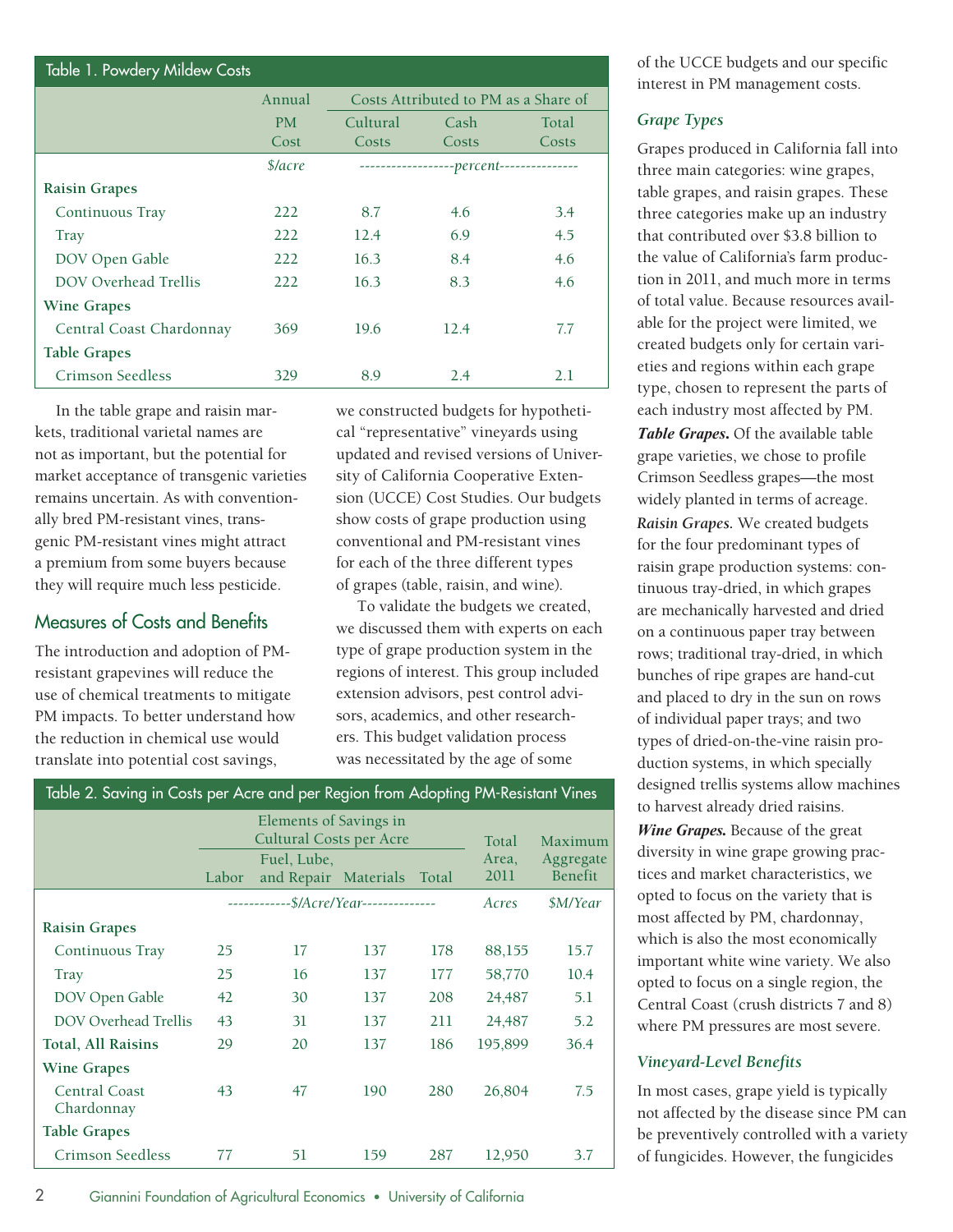and the costs of applying them entail significant outlays for growers. The combined cost of fungicide materials and their application amounts to between 8.7% of cultural costs for both continuous tray-dried raisin grapes and crimson seedless table grapes, and 19.6% for Central Coast chardonnay wine grapes. As a share of total cost of grape production, PM treatments account for about 2% for Crimson Seedless table grapes, and 8% for Central Coast chardonnay wine grapes (Table 1).

Table 2 shows differences in specific costs of production—labor, materials, and other costs—between various wine grape production systems using conventional and resistant grapes. The difference in cost between the conventional and the resistant system does not simply equal the current cost of PM treatments. Ending sulfur treatments may result in an erineum mite infestation, so we assume a wettable sulfur treatment would be retained to treat the mites. Additionally, some non-PM treatments are typically applied along with PM treatments, so the labor and fuel, lube and tractor repair costs must be attributed to the non-PM treatments in full and can not be eliminated by adopting the resistant varieties.

Cost savings from growing resistant vines versus conventional vary widely over types of grapes being produced. Total annual cost savings range from \$177 per acre in the case of traditional tray-dried raisin production, up to \$287 per acre for Crimson Seedless table grapes.

#### *Market-Level Benefits*

We now scale up from the per-acre effects for "representative vineyards" to area-wide effects for the regions we have selected: the Central Coast for chardonnay wine grapes, and the San Joaquin Valley for Crimson Seedless table grapes and all types of raisin grapes. Table 2 presents regional acreage and the total cost savings, by production system, if

| Table 3: Total Present Value of Benefits from Adoption of PM-Resistant Varieties |                                       |           |                                               |                            |       |  |  |
|----------------------------------------------------------------------------------|---------------------------------------|-----------|-----------------------------------------------|----------------------------|-------|--|--|
|                                                                                  | <b>Maximum</b><br>Adoption            |           |                                               | Lag $(L+3, \text{ Years})$ |       |  |  |
|                                                                                  | Rate $(A)$                            | <b>10</b> | 20                                            | 30                         | 40    |  |  |
|                                                                                  | percent                               |           | --------------\$ Millions-------------------- |                            |       |  |  |
| Raisins: All Types                                                               |                                       |           |                                               |                            |       |  |  |
|                                                                                  | 20                                    | 124.0     | 92.3                                          | 68.6                       | 51.1  |  |  |
|                                                                                  | 60                                    | 372.0     | 276.8                                         | 205.9                      | 153.2 |  |  |
|                                                                                  | 100                                   | 619.9     | 461.3                                         | 343.2                      | 255.4 |  |  |
|                                                                                  | Wine Grapes: Central Coast Chardonnay |           |                                               |                            |       |  |  |
|                                                                                  | 20                                    | 25.6      | 19.0                                          | 14.2                       | 10.5  |  |  |
|                                                                                  | 60                                    | 76.8      | 57.1                                          | 42.5                       | 31.6  |  |  |
|                                                                                  | 100                                   | 127.9     | 95.2                                          | 70.8                       | 52.7  |  |  |
| <b>Table Grapes: Crimson Seedless</b>                                            |                                       |           |                                               |                            |       |  |  |
|                                                                                  | 20                                    | 12.6      | 9.4                                           | 7.0                        | 5.2   |  |  |
|                                                                                  | 60                                    | 37.9      | 28.2                                          | 21.0                       | 15.6  |  |  |
|                                                                                  | 100                                   | 63.2      | 47.0                                          | 35.0                       | 26.0  |  |  |

all growers in the region were to adopt a new, resistant variety immediately.

The largest total potential impact is in raisin grapes, which would save \$36.4 million per year if all growers converted all the acreage—195,899 acres in the San Joaquin Valley in 2011—to PM-resistant varieties immediately. The corresponding annual cost savings for Central Coast chardonnay is \$7.5 million (on 26,804 acres—less than one-fifth that of raisins) and for Crimson Seedless it is \$3.7 million (a high per-acre cost reduction, of \$287 per acre per year applied to a comparatively small total acreage of 12,950 acres in 2011).

However, a scenario in which resistant varieties become available immediately and all growers immediately adopt them is extremely unlikely. In reality, these new varieties will not become available for some time, and if growers do adopt them, they are likely to do so when the vines they currently have in the ground come to the end of their productive lifespans and have to be replaced anyway. Hence, we allow for various lags until vines become available, as well as various adoption rates.

We also assume that once the vines become available, adoption will increase slowly until it reaches its

maximum, 20 years later. Additionally, growers typically do not begin to apply PM controls until the third year after planting, so benefits will not be felt until three years after the R&D lag is over and adoption begins.

Table 3 shows benefits from the resistant varieties over an infinite time horizon, for different adoption rates (denoted *A*, percent) and different lags (denoted *L*, years) until the new varieties become available to growers. Raisin grapes are likely to have the shortest lag as those resistant varieties are nearly fully developed; a ten year R&D lag is possible for that category, whereas resistant varieties of wine and table grapes could take significantly longer to be developed and become available to growers.

The range of estimated benefits is substantial. The present value of the benefit from PM-resistant vines for raisins ranges from as low as \$51.1 million, if the resistant vines become available in 40 years and are adopted by 20% of growers, up to \$619.9 million if they become available in 10 years and are adopted by 100% of growers. The present value of the total benefits from PM-resistant vines ranges from \$10.5 to \$127.9 million